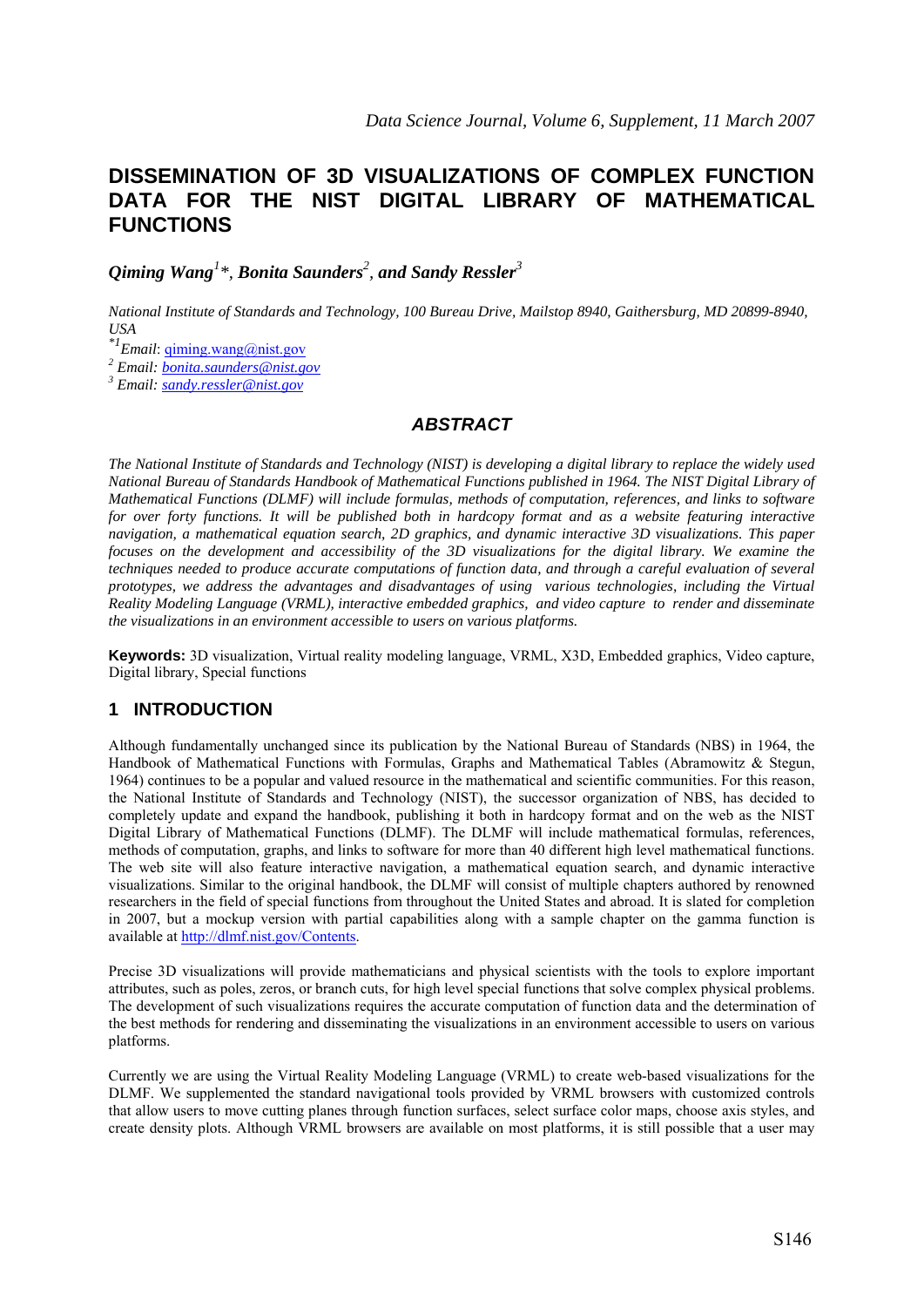not have access to such a browser. Furthermore, in spite of claims of adherence to the VRML 97 standard, the performance and capabilities of VRML browsers can vary widely across platforms. Consequently, we have been exploring alternative technologies, including simple videos, interactive pseudo-3D images, and interactive embedded 3D images, which would make DLMF visualizations available to a larger audience.

In this paper we discuss many of the issues involved in creating 3D visualizations for the NIST Digital Library of Mathematical Functions. Section 2 discusses the computation of the function data and the steps being taken to insure data accuracy. Section 3 looks at our use of VRML to develop dynamic visualizations. In particular, we discuss the user capabilities we have implemented by creating MathViewer, a VRML prototype, or object-defining and extensibility routine, to control the interactive manipulation of 3D surfaces. Section 4 looks at alternative technologies and examines prototypes developed using video capture software, QuickTime VR, and Acrobat 3D. In Section 5 we look at the advantages and disadvantages of each technology as far as platform portability and dissemination of information to the widest possible audience, and finally, in Section 6 we offer some conclusions and suggestions for future work.

## **2 DATA COMPUTATION**

The key concern when computing data for the construction of precise plots of complicated mathematical functions is accuracy, both data accuracy and plot accuracy. To validate data accuracy, we compute the function values using at least two independent methods. This might involve the use of standard computer algebra packages such as Mathematica or Maple, routines from repositories such as the NIST Guide to Available Mathematical Software (GAMS, http://gams.nist.gov ), or even personal FORTRAN and C codes from the chapter authors themselves. Authors may provide initial versions of the plots they wish to have in their chapters, but all functions are recomputed at NIST to insure the validity of the data.

Plot accuracy concerns the visual display of the data. Does the plot accurately represent the graph of the function? The answer to this question depends not only on the accuracy of the data, but also on the tool or package being used to plot the data. Commercial packages often have many built-in special functions, but their 3D plots are usually over a rectangular Cartesian mesh, leading to poor and misleading graphs. When function values lie outside the range of interest, many packages have trouble properly clipping the function surface to produce an accurate graphical representation. Furthermore, even when the plot looks satisfactory inside a package, it may be completely unacceptable when the data are transformed to a format more suitable for display on the web. We solve many of these problems by using numerical grid generation techniques to design customized computational meshes fitted to the boundary or contours of the function. Figure 1 shows the computational grid and plot of the modulus of the complex gamma function.



**Figure 1**. Computational Grid and Modulus of Complex Gamma Function Γ(*x* + *iy*).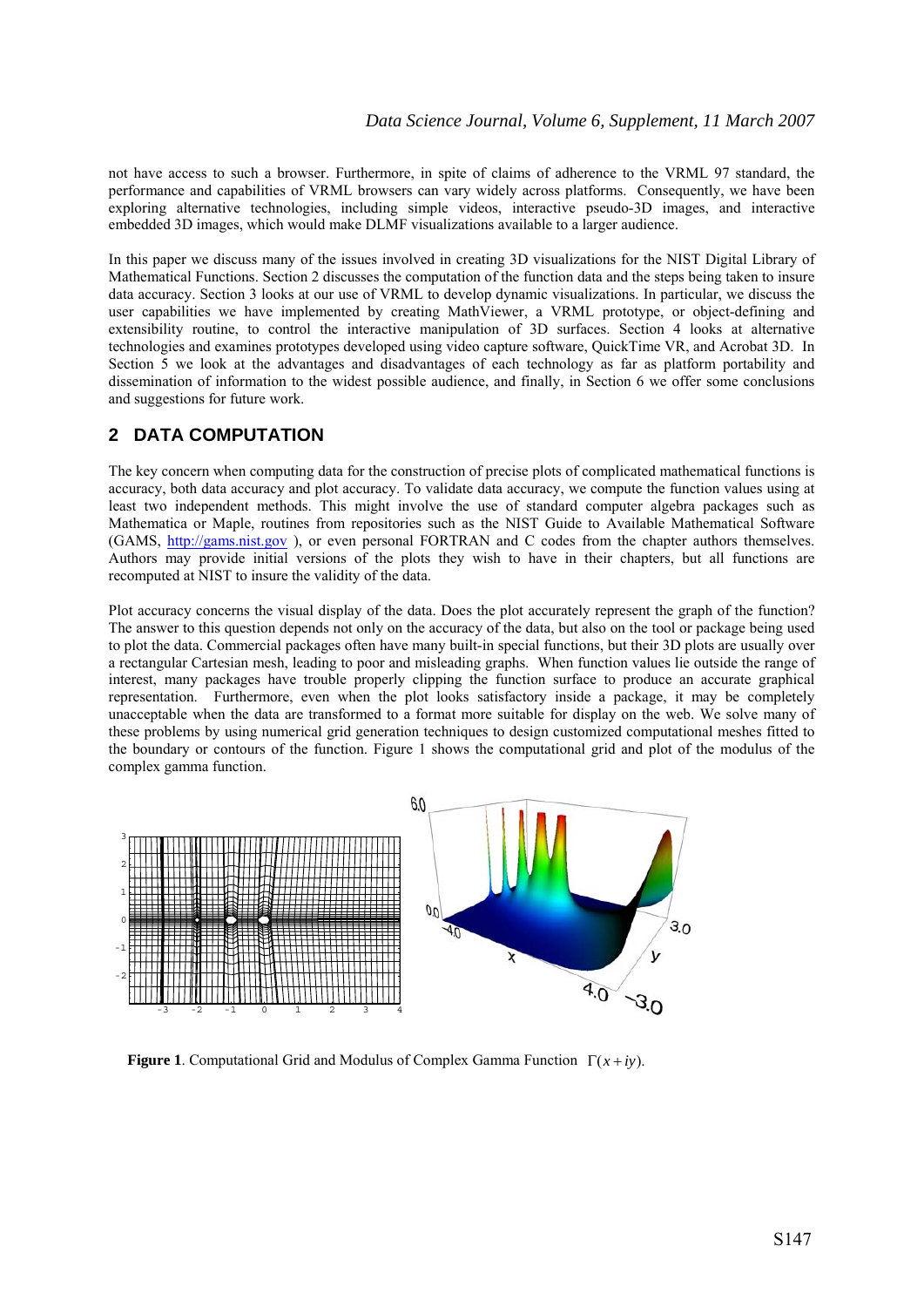## **3 VRML/X3D**

After investigating web-based 3D graphics file formats, we selected the Virtual Reality Modeling Language (VRML) to create our visualizations. VRML is a standard 3D file format for which browsers and plugins for a variety of platforms are publicly available on the internet where its functionalities satisfy our web-based visualization requirements. The emerging XML based standard, X3D, or Extensible 3D, is the successor to VRML and will support all VRML functions. Our successful translation and testing of several of our VRML files suggests that a future conversion to X3D format is both feasible and practical.

While standard VRML browser controls such as rotate, zoom, and pan permit a user to examine a 3D display from an arbitrary direction, we also wanted to provide options for more extensive manipulation of function surfaces. Discussions with DLMF editors and authors led to several suggestions concerning the types of interaction users might desire. We developed the VRML prototype MathViewer to implement several of these capabilities, including dynamic cutting plane control, axis and label style control, color map control, and scale control.

## **3.1 Cutting plane control**

Cutting plane control allows the user to examine the intersection of a plane with a function surface as the plane moves through the surface. The plane can be parallel to coordinate axis x, y, or z. The intersection curves are projected onto opposite faces of the bounding box and displayed in a separate pop up window. The user moves the cutting plane by selecting VCR-like buttons to play, stop, reverse, rewind, or fast-forward or uses the slider bar to move the plane to a specific position and clicks "go" to display the intersection. The calculation of the intersection curves occurs in real time. Figure 2 shows a cutting plane moving in the z, or vertical axis, direction.



**Figure 2.** Jacobian elliptic function  $z = dn(x, \kappa)$ , for  $\kappa = 1 - e^{-n}$ , n=0 to 20 and real argument, x,  $-5\pi \le x \le 5\pi$  with cutting plane at z=0.58372.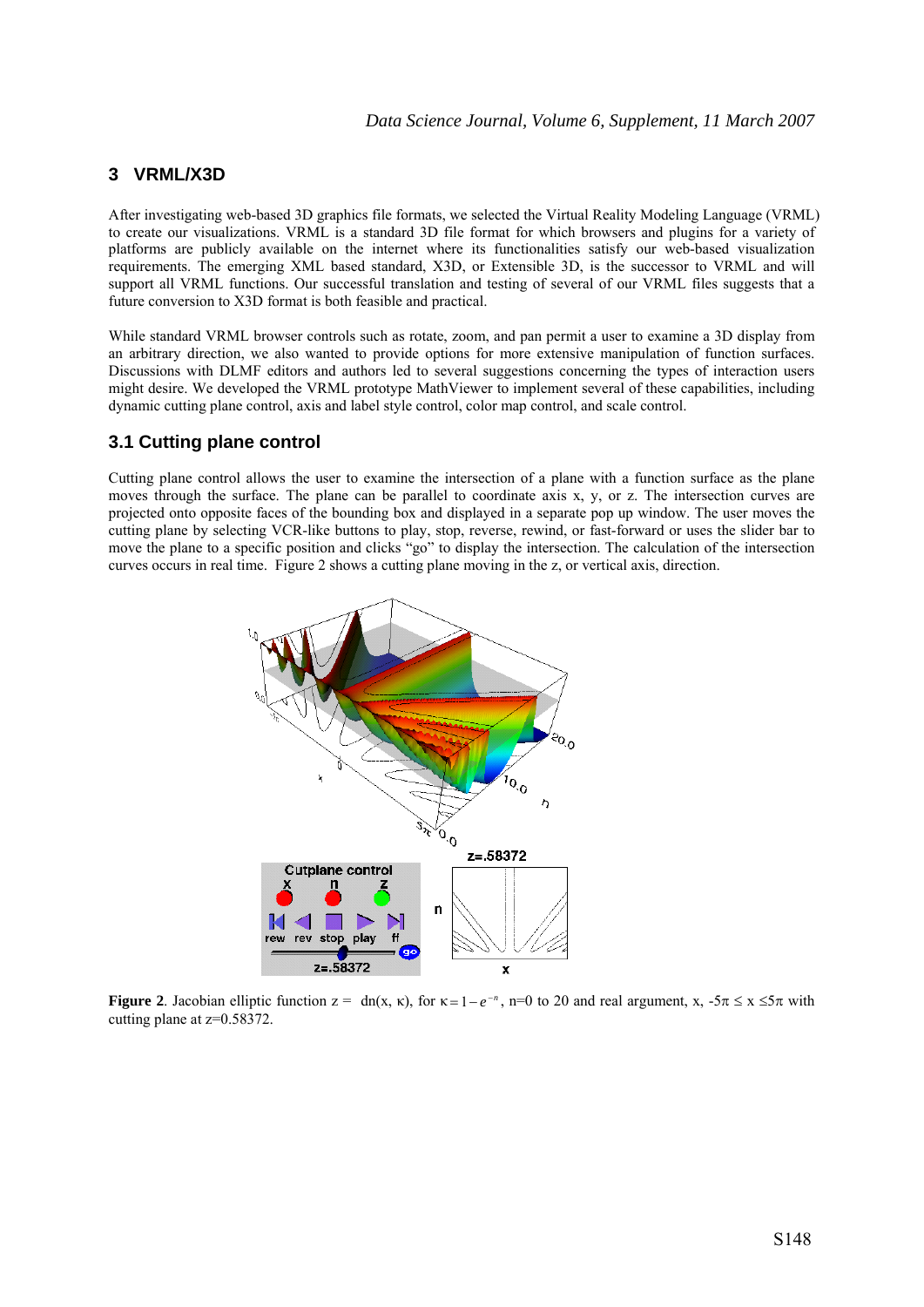#### **3.2 Axis and label control**

Using the axis and label control panel, a user can select the style preferred. This may be convenient if the user wishes to do a screen capture of the display for use in a publication or elsewhere. Figure 3 shows the four axis styles that are available: front, back, triad, and no axes. Both the front and back styles allow the user to enclose the surface with a bounding box.



**Figure 3**. Axis and Labeling Styles

## **3.3 Color map control**

Visualizations in the DLMF represent either real-valued or complex-valued functions of the form,  $z=f(x,y)$ . For real valued functions only a height-based color map, where height=z, is provided. For complex-valued functions, the user has the option of using a height-based color mapping where height=|z| or a mapping based on the phase, or argument, of z.

Currently the user is given two options for the phase based mapping: four-color map or continuous spectrum. In the four-color based method, the colors blue, green, red, and yellow are used to indicate whether the phase of z lies in the first, second, third, or fourth quadrant, respectively. The continuous spectrum-based method maps the phase information to color so that 0,  $\pi/2$ ,  $\pi$ , and  $3\pi/2$  correspond to red, yellow, cyan, and blue with a smooth transition between the colors. The surface in Figure 4 illustrates the continuous spectrum based mapping.

## **3.4 Scale control**

The scale control panel has three slider bars that allow a user to change the screen length of the surface in the x, y, or z direction. The "reset" button lets the user change the figure back to its original size. As shown in Figure 5, scaling the length down to near zero in the z direction produces a simple density plot when the surface color map is based on height or can brilliantly bring out a branch cut when color represents the argument, or phase, of the function.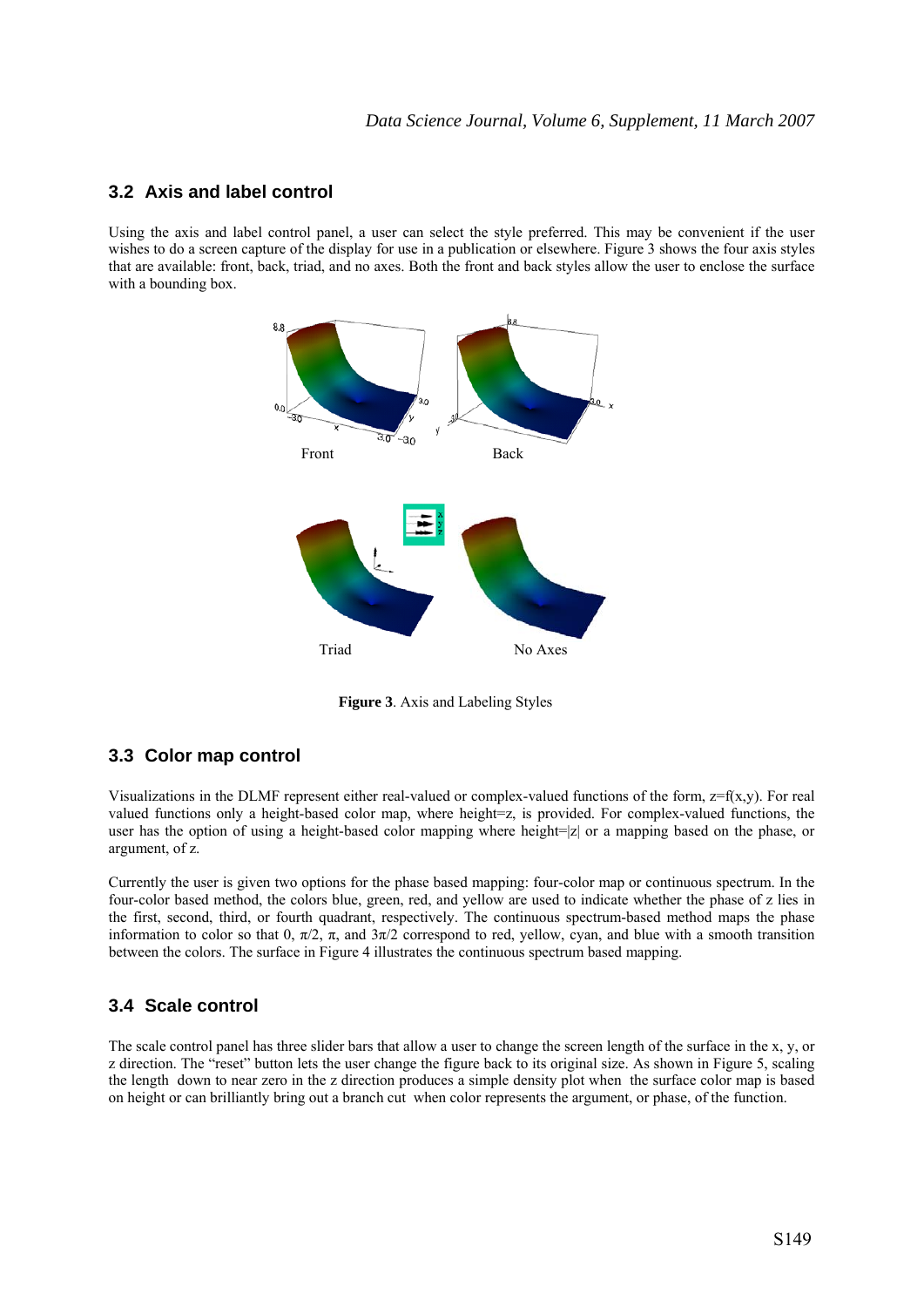

**Figure 4.** Modulus of complex Pearcey integral function  $\Psi_2(x,y)$  with continuous spectrum color map.



**Figure 5**. Surfaces scaled down in z direction. Modulus of complex gamma function shown with height-based color map and modulus of complex log function shown with phase-based color map.

## **3.5 Plugins/browsers**

Although all the DLMF VRML file codes satisfy the VRML 97 standard, some VRML/X3D browsers have trouble handling the customized features that we have implemented. We are working diligently to make sure that our codes perform well on browsers commonly available on most platforms, including Cortona, BSContact, and possibly CosmoPlayer for Windows environments and FreeWrl for Linux users. Although we cannot endorse a particular VRML/X3D browser, the DLMF site will offer some suggestions about obtaining a browser. Users will also be guided to http://cic.nist.gov/vrml/vbdetect.html which lists the VRML/X3D browsers available for a machine and detects any browser already installed.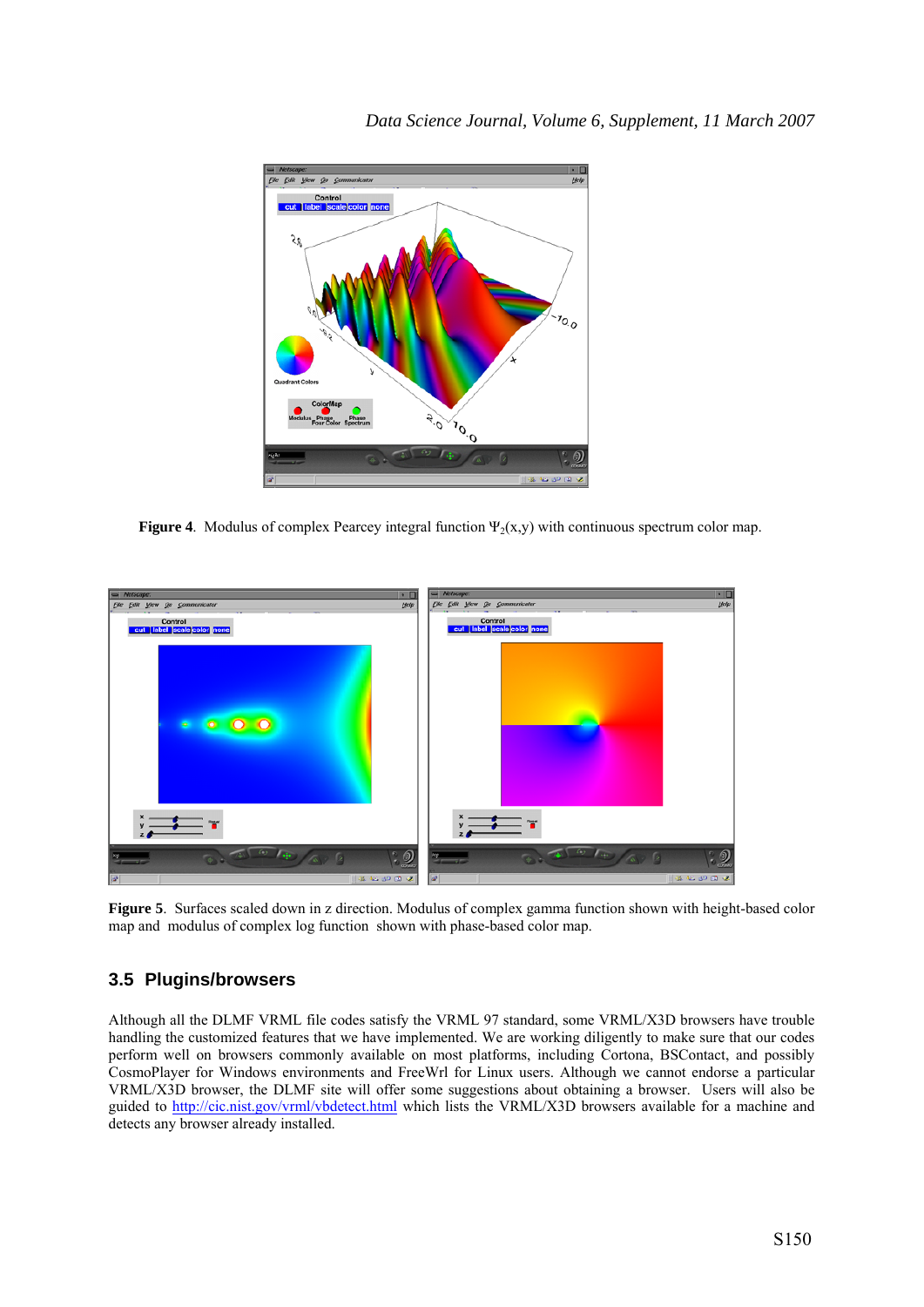## **4 ALTERNATIVE TECHNOLOGIES**

In spite of the availability of VRML/X3D browsers, several things might preclude some users from gaining access to the DLMF visualizations. Possibly a browser may not be available for their particular platform or configuration, or security concerns at their site may put severe limits on the download of new software. Also, the inconsistency of some VRML/X3D browsers in handling files that comply with the VRML 97 standard may leave some users disappointed and discouraged in their attempts to install and run the software. For these reasons we have been exploring alternative technologies that would provide users at least some of the capabilities available with VRML/X3D. Below we describe prototypes we have developed using Adobe Acrobat 3D, QuickTime VR, and commercial software for video capture.

#### **4.1 Embedded 3d graphics**

Using Adobe Acrobat 3D we converted several DLMF chapters into PDF documents with embedded interactive 3D images. Acrobat 3D accepts a VRML file as input, translates it into a new file format, U3D, which can then be inserted into a PDF document. When the user reads the PDF document with an Adobe reader version 7.0 or later, 3D figures appear as ordinary static images seen in any online document. However, clicking on the image causes a toolbar to appear, giving the user interactive capabilities that rival those of a VRML browser. The user can rotate, zoom, or pan the image and examine several stored viewpoints. The user can also change the appearance of the image by selecting other settings for lighting, shading, and background color. Figure 6 shows an image of the complex tangent function embedded into a PDF document constructed from the DLMF chapter on elementary functions.



**Figure 6**. Toolbar and image of complex tangent function embedded into PDF document.

#### **4.2 Video capture, movies**

Another possibility is to create animations by making videos showing the movement of the 3D surfaces. We do this by two methods. We first create an alternate simpler version of our VRML file with most of our customized features stripped out. Then we use video capture software to record and store our movements as we manipulate the surface inside the VRML browser. Several commercial packages for video capture are available. Cortona Moviemaker and also Acrobat 3D are two packages that can be used for this purpose.

Our second method for creating animations involves the use of Apple QuickTime VR (QTVR) to make a QTVR Object movie. Rather than capturing movement on the screen, QTVR software requests information be entered such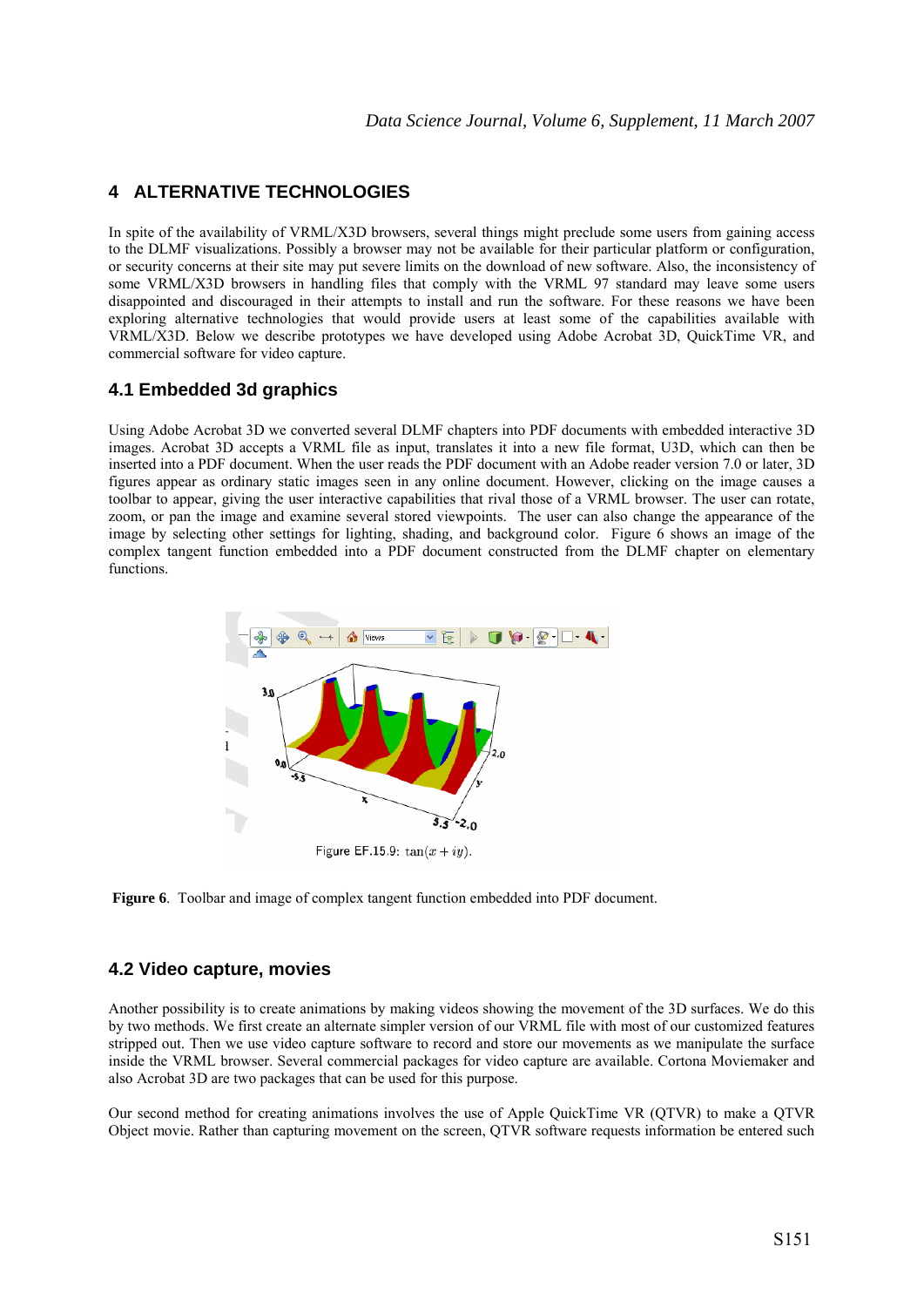## *Data Science Journal, Volume 6, Supplement, 11 March 2007*

as frame rate, number of frames, and type or degree of rotation. Based on this information, it creates a sequence of still pictures for the surface, which can be viewed as a movie later. Users are able to view the movie by downloading a free QuickTime Player. Figure 7 shows a snapshot of the modulus of the complex Airy function inside the viewer.



**Figure 7**. Movie of complex airy function created with QuickTime VR.

# **5 RESULTS**

The chart in Table 1 compares the different technologies that we have examined to date. VRML/X3D provides the most dynamic and interactive user capabilities. Many browsers featuring standard navigation controls such as rotate, zoom, and pan can be downloaded for free. The VRML/X3D language lets us create additional customized controls that can be handled by most VRML/X3D browsers that accept VRML 97 compliant codes. However, one problem we have discovered is that operating system updates, new patches, and even updates of the plugin itself can sometimes "break" a VRML/X3D browser, disabling certain features or capabilities.

The interactive embedded graphics demonstrated by Acrobat 3D also handles the standard navigational controls, but the package is not yet sophisticated enough to handle all the capabilities we have implemented with VRML. Still, embedding our 3D graphs inside a downloadable PDF document might be the simplest way to provide some interactive capabilities to users who don't have access to a VRML browser.

The other technologies, using video capture or other methods for creating animations, can show different viewpoints and various features of surfaces but allow little or no user interaction. However, these technologies are very portable to different platforms, and they either require no special plugins or plugins that are readily available.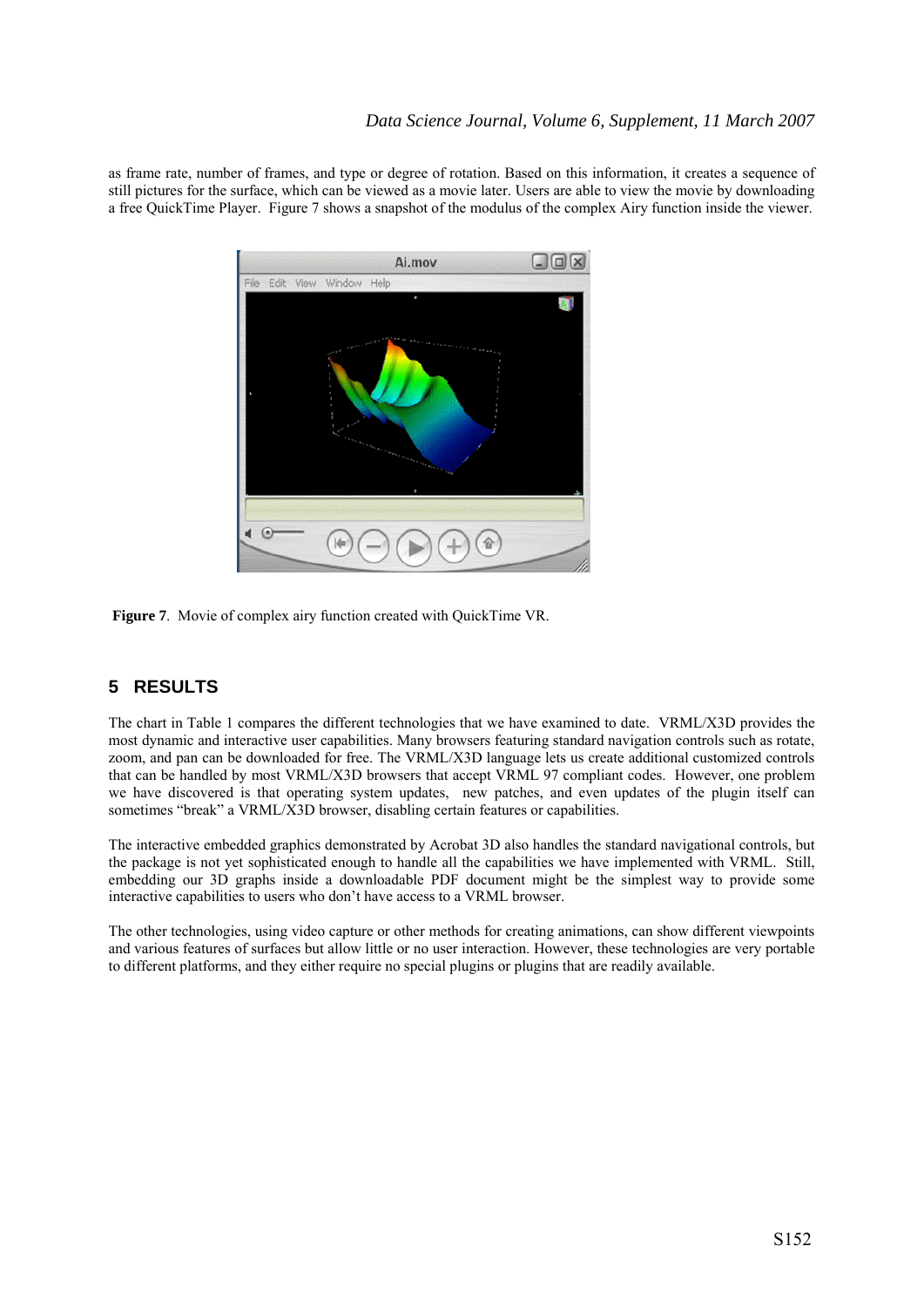|                                   | VRML/X3D                                                                                                   | Embedded 3D                                                                                    | Animation with<br>video capture            | QuickTime VR                              |
|-----------------------------------|------------------------------------------------------------------------------------------------------------|------------------------------------------------------------------------------------------------|--------------------------------------------|-------------------------------------------|
| User<br>Interaction               | 3D navigation using<br>standard browser<br>controls; additional<br>customized<br>capabilities              | 3D navigation<br>in PDF doc                                                                    | No 3D user<br>interaction                  | 3D navigation using<br>QuickTime Player   |
| Plugin for Web<br><b>Browsers</b> | VRML/X3D<br>browsers-<br>Windows:<br>Cortona, BSContact,<br>CosmoPlayer<br>Linux:<br>and<br>Mac<br>FreeWrl | Adobe reader<br>7.0 and later<br>versions                                                      | Most Web<br>browsers                       | QuickTime Player for<br>most Web browsers |
| Advantages                        | Full range of<br>interactive 3D<br>visualization<br>capabilities                                           | Interactive 3D<br>graphic inside<br>document. No<br>extra window.                              | Portable. No<br>special plugins<br>needed. | Portable. No special<br>plugins needed.   |
| Disadvantages                     | Need special<br>browser plugins                                                                            | Substantial<br>user<br>interaction,<br>but not the full<br>range<br>available with<br>VRML/X3D | Limited or no<br>user interaction          | Limited interaction by<br>user            |

**Table 1**. Comparison of technologies for the dissemination of 3D visualizations.

## **6 CONCLUSIONS**

Web-based 3D visualizations for the NIST DLMF have been developed using VRML/X3D standards. In particular, a VRML prototype, MathViewer, has been implemented to provide DLMF users with interactive capabilities to explore the interesting features of complex mathematical function surfaces. Over one hundred visualizations have been completed for the DLMF, and feedback from DLMF editors, authors, and other observers has been positive. We continue to improve existing features and add new ones. One new feature being tested is to provide the user with the ability to click anywhere on the function surface and obtain the coordinates. We also are seeking ways to improve the performance of the cutting planes, especially in the z direction.

To address problems concerning the existence of VRML browser plugins for different platforms, we tested some different technologies to render and disseminate the visualization of complex mathematical functions on the web: embedded 3D graphics, QTVR animation, and video capture. Based on the amount of user interaction possible and platform portability, it appears that embedded 3D graphics technology, created with a package such as Adobe Acrobat 3D, offers the most promise. Because PDF files can be viewed in almost any web browser, portability should not be a problem. Ideally, however, we would like to see all the functionalities of the DLMF visualizations fully implemented and accessible to as wide an audience as possible, so we will continue to monitor progress in the development of reliable VRML/X3D browser plugins for various platforms.

## **7 ACKNOWLEDGEMENTS**

We would like to thank Daniel Lozier, Bruce Miller, and Ronald Boisvert for their very helpful suggestions and support for this work.